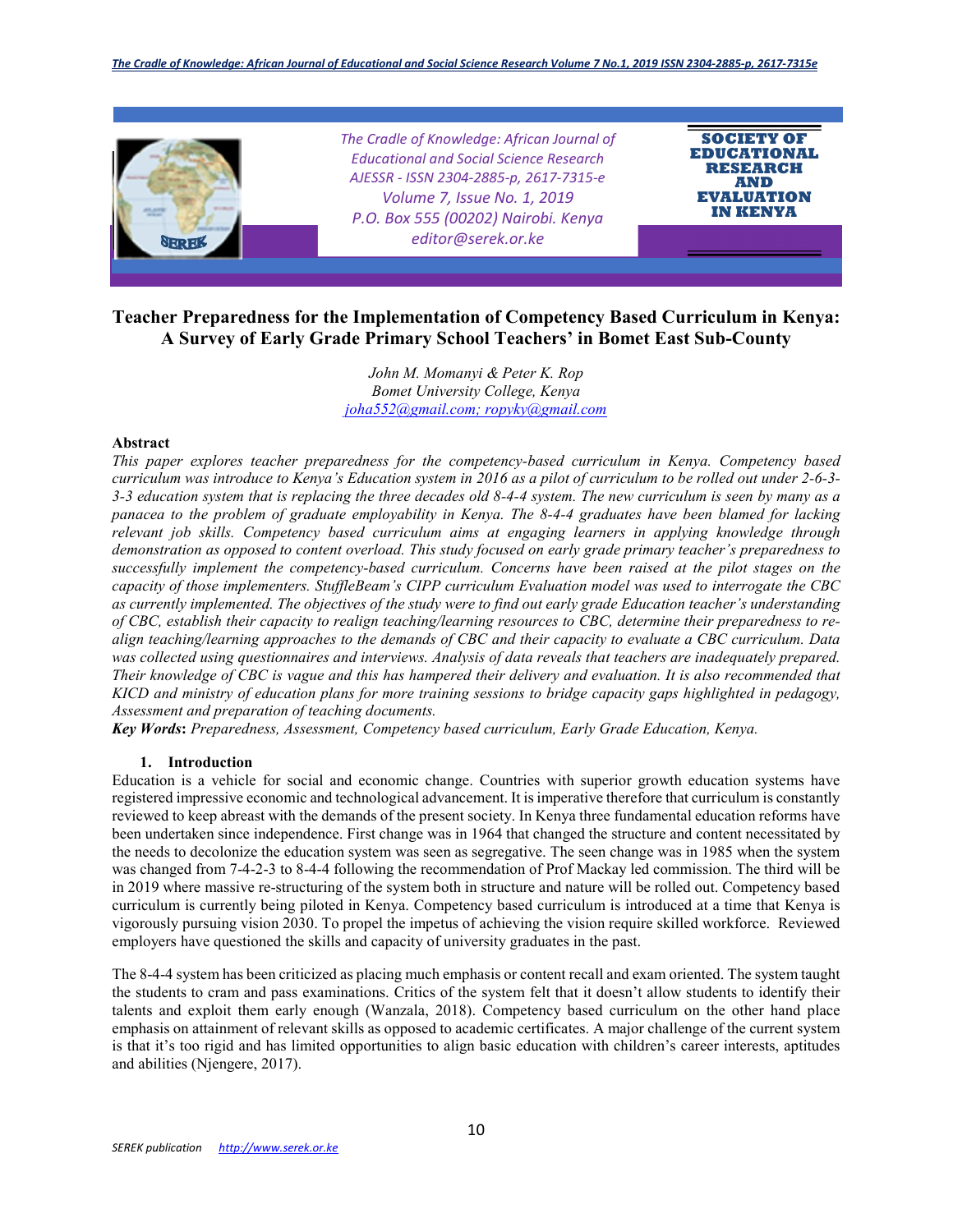Unlike the current system where learners transit to the next class based on exam performance, competency-based curriculum allows students to progress through classes upon demonstrating mastery of prescribed competencies. Strugies (2015) cited in momentum schools gives a five-part working definition of competency-based education:

- i. Students advance upon demonstrated mastery
- ii. Competencies include explicit, measurable and transferable learning objectives that empower students.
- iii. Assessment is meaningful and positive learning experience
- iv. Students receive timely, differentiated support based on their individual learning needs.
- v. Learning outcomes emphasize competencies that include application and creation of knowledge along with the development of important skills and dispositions (Strugies, 2015).

Competency based curriculum was introduced to Kenyan schools in 2017 as a pilot with the eventual adoption in January 2019. The competency-based curriculum was to be rolled out in January 2018 but was felt that the country was not prepared for its implementation. Teachers haven't been sufficiently prepared while the support learning resources were still being developed. Competency based education in Kenya arrived at achieving the following seven core competencies; Communication and collaboration, critical thinking and problem solving, creativity and imagination, citizenship, digital literacy, learning to learn and self-efficacy. Learning of these competencies goes hand in hand with imparting of core values. These core values are; Love, responsibility, respect, unity, peace, patriotism, social justice and integrity. Learners are expected to master and incorporate these values and competencies for their application in life.

Teacher preparedness in terms of knowledge, attitude and skills will determine a curriculum receptibility (Nthulanyane, 2004). A pilot study done by KICD and reports by Teachers Service Commission indicates that teachers are ill-equipped for the competency-based curriculum. KICD report (2018) indicates that only 3% of teachers feel adequately prepared for the new curriculum while 20% they were prepared.

This report by the curriculum development agency paints a grim picture that CBC has started on the wrong footing. The implementers of a curriculum ought to be thoroughly prepared through in-service, seminars and workshops. Sensitization will make teachers own the project and put full focus. Research done by Rop (2013) on teacher preparedness for the integrated English curriculum in Kenya, it was concluded that teacher preparedness impacted on the curriculum outcome. Unprepared teachers are impediment to the successful implementation of a curriculum. Teachers unions in Kenya have argued that the competency-based curriculum is being imposed on unprepared tutors. The Secretary General of the Kenya National Union of Teachers has raised concern on the Tutor's ambivalent position on the new curriculum (Wanzala, 2018).

According to Witty and Gaston (2008) assessment needs to abide by the following principles and must be:

- Current Assessment should take place within a short time of learning.
- Valid All components that are to be assessment must be assessed. There must be sufficient evidence to ensure that the candidate meets the competency specified by the current standard. The candidate must not be asked to provide evidence for or be assessed against activities that are outside the scope of the unit standard.
- Reliable The assessment must be able to stand up to scrutiny. That is, other assessors should reach the same conclusion. A number of evidence-gathering methods can be used to ensure consistency.
- Flexible There is no single approach to competency-based assessment. Evidence can be collected using different methods, at different times, under a variety of conditions. It must be responsive to the needs of the situation and the candidate.
- Fair Assessment must not discriminate against individuals or groups. Different people and different situations need different assessment methods and, where necessary, reasonable adjustments to meet individual requirements must be made.
- Safe All work and all assessment must comply with occupational health and safety requirements.

It is important to note that a variety of learning outcomes requires different assessment approaches. For instance, in mathematics, the outcome is – to a point – either right or wrong. The trainee is either competent on not yet competent. There is room for some variation; a few percent either way with a mathematics answer can still be considered, in most cases, as competent because, in the real world, very few things that are either manufactured or that occur naturally attain 100% precision.

This also applies to laboratory-based assessments where it is not always possible to achieve 100% accuracy because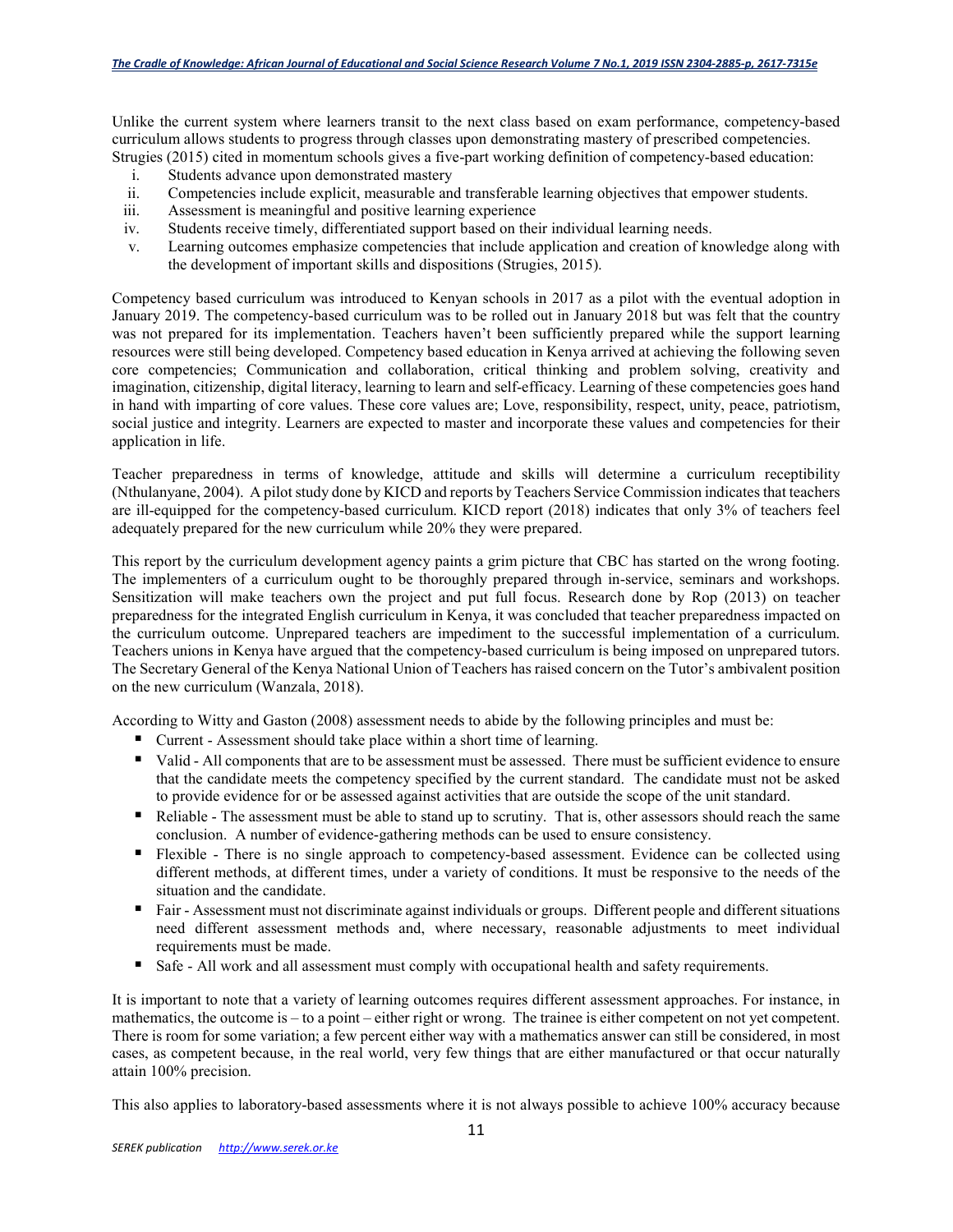of real-world limitations of the equipment and components. All equipment and components have tolerances within which they work best. These are generally determined by and specified by the manufacturer. Therefore, provided the candidate has achieved these tolerances, which can, in extreme cases, be as broad as 20% to 30%, they must be considered competent. However, if the candidate got all the numbers correct in their calculation but had the decimal point in the wrong place, would the project work? It would either blow up of fall to pieces or just not operate. On the other hand, a project that was constructed to within a few percent of 100% and was within the specified tolerances should work.

Witty and Gaston (2008) further note that at the other end of the scale, the qualification contains theory based and research-based activities where candidates cannot attain 100% accuracy because of the subjective nature of these components. A candidate can be competent in a subject while not attaining 100% accuracy. There will most likely be as many answers as there are candidates for theory-based learning, and provided they have met the requirements of the unit standard, they must be assessed as competent. It is up to the assessor to determine the range for competency and then judge if the trainee is competent within that range.

Competency does not mean expert. It means that the candidate has attained sufficient skill and knowledge to perform the activity or service to a degree and quality that is acceptable to the industry and the customer in a time within which a competent person at the level could reasonably be expected to perform the task.

 Momentum schools, an innovative programme from the Oklahoma public schools' resource centre in USA was commissioned to carry out research on competency-based education abroad. It focused on countries that perform above USA in Pisa examinations. Pisa is a program for international student Assessment run by the organization for economic cooperation and development in member and non-member nations intended to evaluate educational systems by measuring 15 year old school pupils' scholastic performance in science, mathematics and reading OECD (2016). Its report highlights from Canada, Finland and Scotland.

It reported that British Colombia adopted CBC under K-12 innovation strategy. The focus is to make more flexible to better enable teachers to innovate and personalize learning. British Colombia's plans to offer more autonomy to teachers who permit students choose how they demonstrate competency on deeper learning outcomes. Teachers are encouraged to maximize innovation, personalization, creative thinking and collaboration to address the needs of diverse learners in different context.

Finland's National curriculum framework provides general learning objectives and goals into local schools de4cide on standards, learning objectives, teaching methods and detailed outcomes (Momentum schools, 2015). Scotland curriculum for excellence give schools explicit flexibility tom provide a range of progression pathways appropriate to students needs and local circumstances. It focuses on formative assessment in the classroom through clear pedagogical strategy that relates learning goals that students can clearly articulate.

Intervention programmes that have been put in place enhance EGE teacher's capacity to implement CBC curriculum in Kenya are:

- i. PRIDE Kenya GPE Primary Education Development (PRIDE) project. The objective of the project is to build teacher's capacity preparedness to infuse competency-based curriculum aspects in early grade mathematics. Early Grade Math midline survey carried out in January 2018 indicates varied performance in the various mathematical operations is shown in Table 1.
- ii. TUSOME PROGRAMME TUSOME programme is another innovation that train teachers of languages pedagogical skills with critical focus on sounds patterns in English and Kiswahili. This programme is to enhance the core competencies of communication and collaboration and consequently build on the other competencies.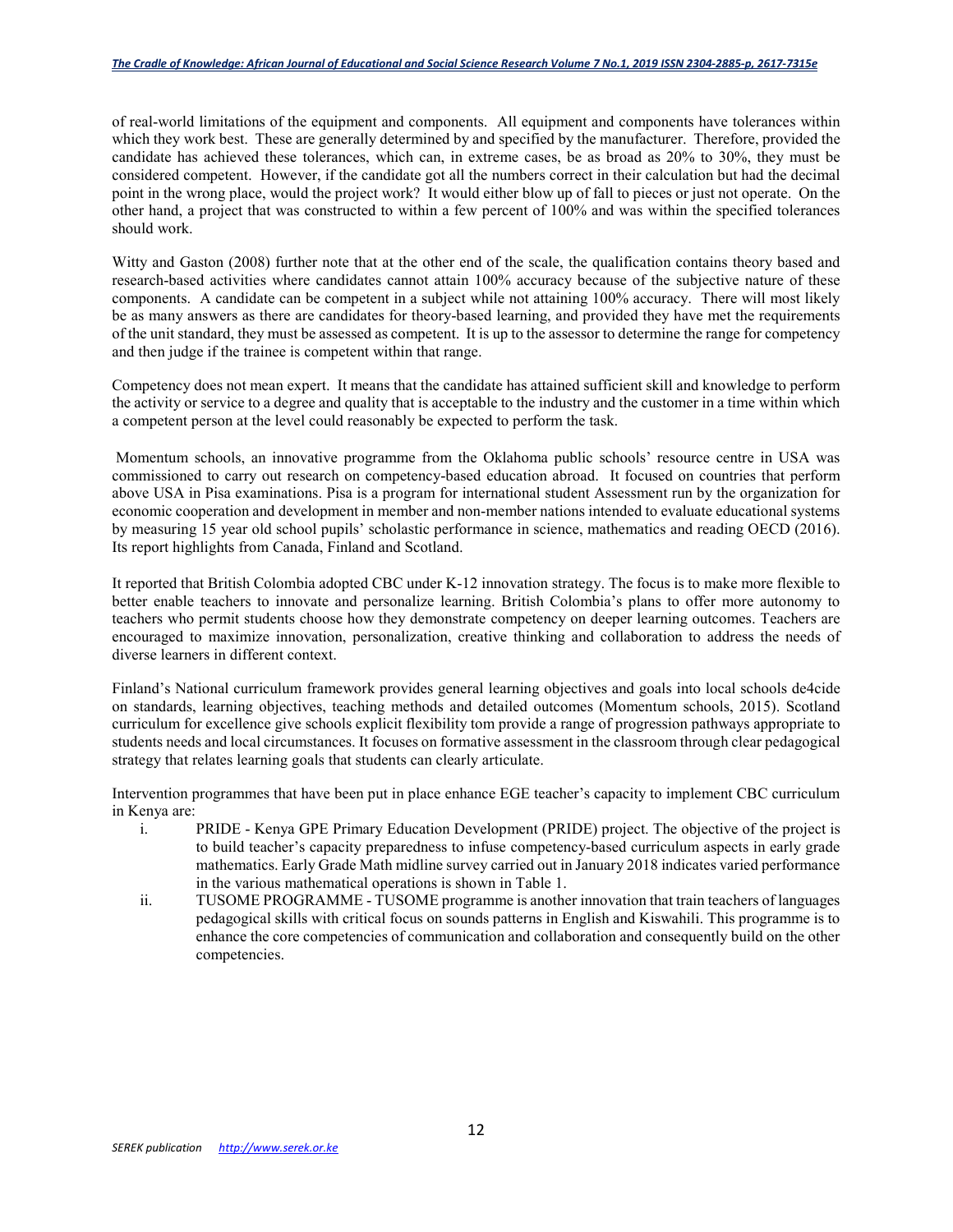| <b>Task</b>     | No of items | <b>Benchmark</b> | <b>Baseline study</b><br>$\% < 50$ | Midline study % |
|-----------------|-------------|------------------|------------------------------------|-----------------|
| Addition        |             |                  | 79.7%                              | 83.2%           |
| Subtraction     | 10          |                  | 79.1%                              | 76.9%           |
| Number Patterns |             |                  | 57.3%                              | 64.4%           |
| Multiplication  |             |                  | 62.6%                              | 51.7%           |
| Division        |             |                  | 68.2                               | 51.3%           |
| <b>Total</b>    |             |                  |                                    |                 |

**Table 1: Pupils Performance by Mathematical Operation in the both Baseline and Midline EGMA Pupils Achievement Test** 

Source: World Bank (2018)

The World Bank report shown in Table 1 indicates performance of learners against given baseline study. Pupils attaining 50% benchmark in number patterns increase by 7.10% and 3.50% in addition, there was a drop in number of pupils attaining the 50% benchmark in multiplication (10.90%), Division (6.9%) and subtraction (2.2%). It can be inferred from the research findings that there are challenges facing implementation of the curriculum teachers' capacity preparedness could be one of them.

One very useful approach to educational evaluation is known as the CIPP, or Context, Input, Process, Product approach, developed by Stufflebeam (2000). This provided a systematic way of looking at many different aspects of the curriculum development process. There is a risk, however, that it may be directed only by experts or outsiders, and for this reason it is vital to identify ways in which various stakeholders can be meaningfully involved. There are four dimensions studied for quality evaluation at school level which focus on the aspects of educational objectives, mission and goals, including the different dimensions of context, input, process and product. Context refers to the need and opportunities that defines the goals and objectives on the basis of which the outcomes are attained. Input involves the resources, infrastructure, curriculum and content needed to implement the teaching learning processes. Process includes the teaching learning processes, evaluation and activities; it includes all the processes that are necessary for the implementation of different activities and their formative evaluation. Product evaluation involves skills, values, attitudes and results that are needed to identify the outcomes and effectiveness of the educational program (Stufflebeam, 2000).

## **2. Methodology**

The study used survey research design and was conducted in Bomet East Sub-County of Bomet County. The study intended to cover an area that has been involved in piloting of the competency-based curriculum in Kenya. Bomet County was purposively selected based on convenience (Creswell, 2007). Competency based curriculum is uniformly being introduced across the Country. The study area is seen as representative of the general implementation of the curriculum in Kenya.

Random sampling was used to pick one sub-county from the five sub-counties. Each sub-county was assigned a number .The folded papers were randomly picked and yielded Bomet East as the location of study. The seventy Early Grade Education (EGE) teachers from public primary schools were randomly selected from the 210 teachers teaching early grade classes. Teachers selected constitute 30% of the study population (Creswell, 2008; Kothari, 2008). Teachers in public schools were selected because they are trained, registered a veteran as qualified and deployed by the Teachers Service Commission. Questionnaires were used to collect information from teachers. Purposive sampling was to select five Curriculum Support Officers (CSO's) to be interviewed (Creswell, 2007). This was because the number was manageable and could all participate in the study. Interviews were also meant collaborate information gathered from teachers' questionnaires as curriculum support officers are the Quality Assurance and Standards personnel who monitor and advise teachers on curriculum implementation.

Questionnaires were administered to EGE teachers to collect data on four areas:

- i. Their perceptions towards CBC in early Grade.
- ii. Their understanding of the aspects of CBC.
- iii. Their preparedness to implement was sought on their ability to make instrumentation objectives based on CBC.
- iv. Their knowledge of CBC lesson preparation/delivery their capacity preparedness to evaluate a CBC curriculum.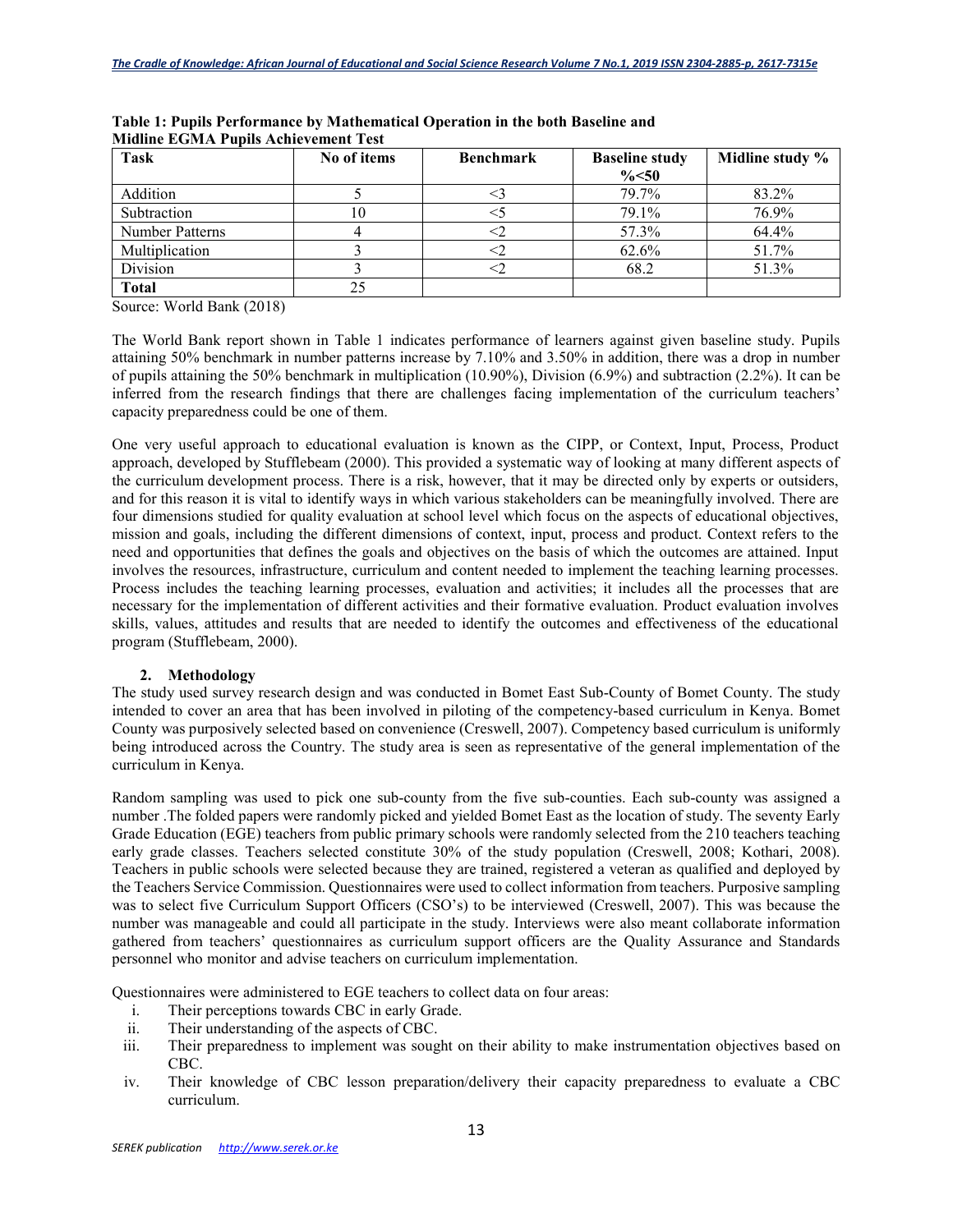## **3. Findings and Discussions**

The Questionnaires had four critical areas. The first question sought EGE teachers understanding of the levels of CBC. 60% affirmed that they understand what CBC entails. 35% have slight understanding while 5% have no clue what CBC was. It was concluded that there wasn't sufficient stakeholders' engagement especially in training the implementers before piloting the curriculum. Findings further indicate that 80% of the respondents have attended at least two workshops on CBC while 16% have attended once and 4% haven't attended any as indicated by figure 1. It emerged that trainers at such workshops are not curriculum development experts but teachers and curriculum support officers who themselves were hurriedly prepared for the roll out. They lack the authority and confidence to prepare teachers on CBC.

The second section of the questionnaires sought the teachers' capacity to prepare instructional tools. 69% respondents reported challenges in preparing schemes of work that conforms to the CBC. This confirms the findings of KICD evaluation report on the implementation of CBC in early grades in Kenya's Primary Schools which indicates that teachers are unprepared to prepare this critical document. A majority of the respondents (90%) felt that they couldn't adequately prepare a lesson plan, they reported challenge in deciding on learner's activities and teacher's activities that would enable learners acquire competencies.



 **Figure 1: Bar graph Representing Teachers' Responses** 

## *Challenge of Competencies to be Imparted*

There is another challenge of which competencies are to be covered under certain topics. Teachers tend to teach content as opposed to building competencies. Instructional materials were cited by 20% of the respondents as not clear on the skills. Integration of the core competencies is another challenge reported.

## *Challenges Faced when Implementing CBC in Class*

100% of the Curriculum Support Officers (CSO's) said that teachers have challenges in implementing CBC. They indicated that teachers are still employing teacher centered approaches as opposed to the discovery methods that allow learners to utilize their interest and talents to acquire skills and competencies through personalized learning. 75% of CSO's opined that in-service training for teachers' impact on the lesson delivery. All CSO's interviewed (100%) have faith in the books prepared by KICD. They said that they are rich in content and are sequentially ordered to facilitate building up from what the learners have learnt to new discoveries. Learning activities that enhance developing competencies are well laid out. This contradicts reports from teachers who found the books to be confusing and full of errors. Teachers felt that instructional materials were hurriedly produced to meet the government's curriculum implementation schedule.

*TUSOME* and *PRIDE* programs haven't impacted much since no effort has been made to prepare teachers of in other subjects offered in the lower grades beside mathematics and languages. However, the quality of assessment directly correlates to the quality of learning. If there are clear learning objectives that are reflected in the assessment material then the student has a clear understanding of what they have to learn to what depth they have to understand what they are learning and how they are expected to demonstrate their knowledge and understanding.

Indeed, the backwash effects of assessment arguably determine what is learned more than do formal *curricula and teaching methods themselves. (*Biggs, 1996 pp.2).